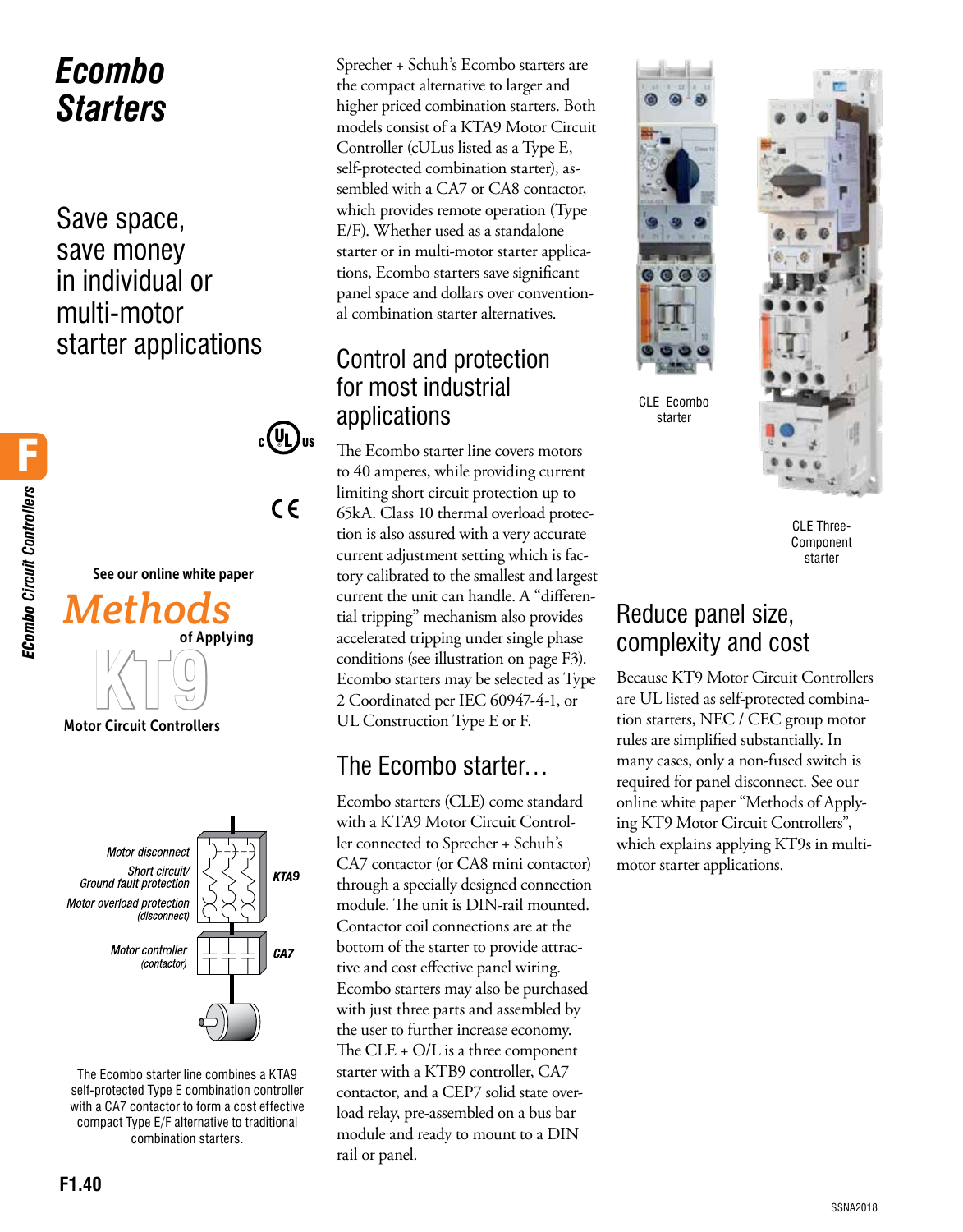**Catalog Number Coding**

*CLE Ecombo*



| <b>Options</b>                    |                   |  |  |  |  |  |  |
|-----------------------------------|-------------------|--|--|--|--|--|--|
| <b>Black Lockable Knob</b><br>-KN |                   |  |  |  |  |  |  |
| Red/Yellow Lockable Knob<br>-KY   |                   |  |  |  |  |  |  |
| Spacing Adapter for Type E<br>-TF |                   |  |  |  |  |  |  |
| <b>Mounting Module</b>            |                   |  |  |  |  |  |  |
|                                   | Interface Adapter |  |  |  |  |  |  |

sprecher+<br>schuh

## **This illustration is for reference only. Turn to the appropriate page to determine specific catalog number.**

|   | <i><b>Breaker Aux Code</b></i> |  |  |  |  |  |  |  |
|---|--------------------------------|--|--|--|--|--|--|--|
| x | w/o Aux. and Trip Contacts     |  |  |  |  |  |  |  |
|   | 1 NC                           |  |  |  |  |  |  |  |
| R | 1 NO                           |  |  |  |  |  |  |  |
| c | $1 NO + 1 NC$                  |  |  |  |  |  |  |  |
| D | 2 NO                           |  |  |  |  |  |  |  |
| E | 2 NC                           |  |  |  |  |  |  |  |
| R | $1 NC + 1 NO (SC + OL)$        |  |  |  |  |  |  |  |
| S | $1 NO + 1 NO (SC + OL)$        |  |  |  |  |  |  |  |
|   | $1 NO + 1 NC (SC + OL)$        |  |  |  |  |  |  |  |
|   | $1 NO (SC + OL) + 1 NC (SC)$   |  |  |  |  |  |  |  |

|            | Overload Relav             |
|------------|----------------------------|
|            | No Separate Overload Relay |
| <b>FAB</b> | 0.1 0.5A Solid State       |
| <b>FBB</b> | 0.12 1.0A Solid State      |
| <b>FCB</b> | 10 5 0A Solid State        |
| FDB        | 32 16A Solid State         |
| <b>FEB</b> | 5.427A Solid State         |
| FED        | 54 27A Solid State         |
| FED        | 1155A Solid State          |

➊ (D & E) designations indicate DC coil.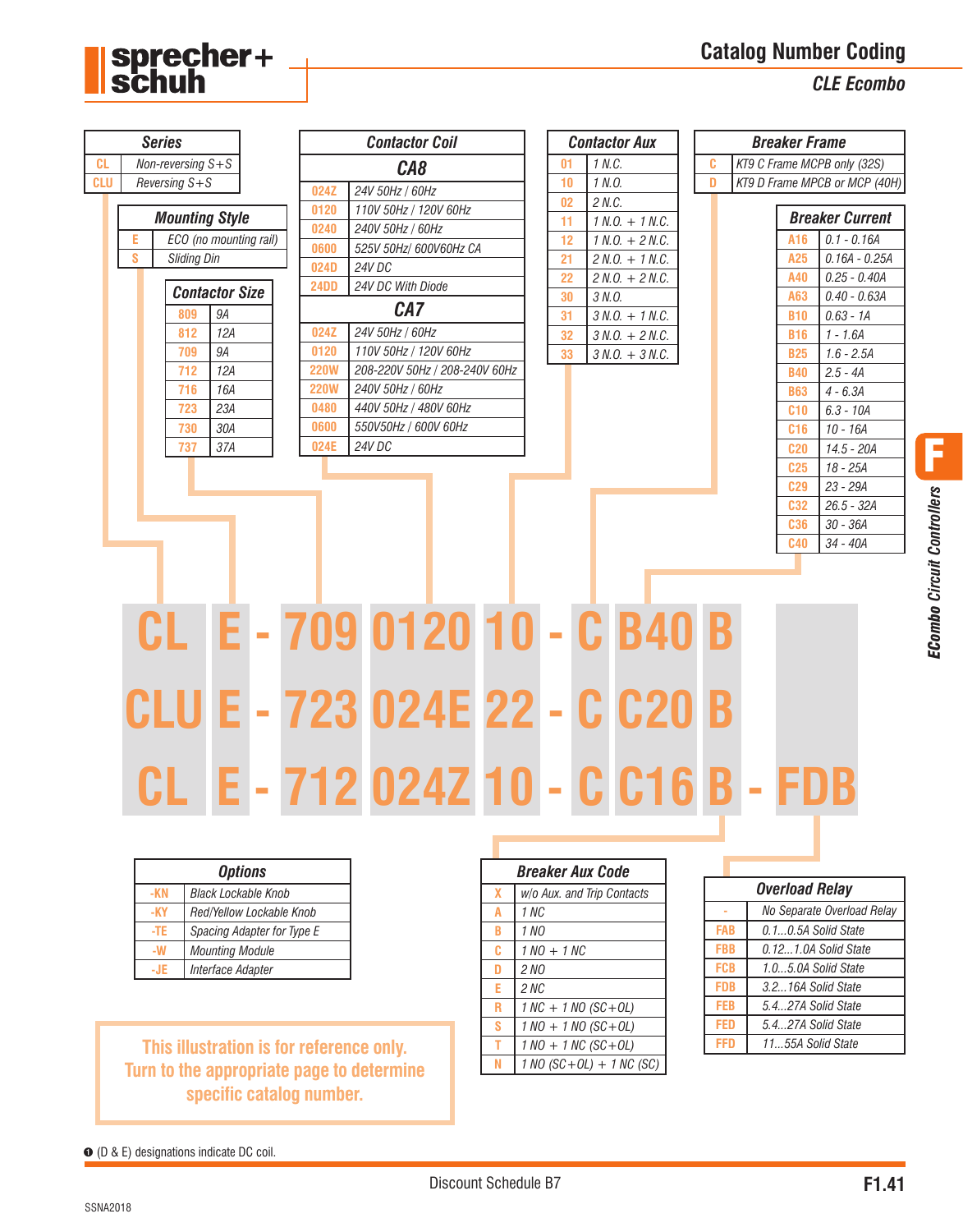**Ecombo Starters**

*Series CLE*



## **Non-Reversing Ecombo Starters with AC Coil, Series CA8 Contactor**

| <b>Thermal Trip</b><br><b>Magnetic Trip</b> |     |                           | <b>Typical Three Phase [HP]</b>                            |                |                           |                         |
|---------------------------------------------|-----|---------------------------|------------------------------------------------------------|----------------|---------------------------|-------------------------|
| [A]                                         | [A] | 200V                      | 230V                                                       | 460V           | 575V                      | <b>Catalog Number @</b> |
|                                             |     |                           | KTA9-32S – Standard Interrupting Capacity $(14 \times ln)$ |                |                           |                         |
| 0.100.16A                                   | 2.2 | $\widetilde{\phantom{m}}$ | $\widetilde{\phantom{m}}$                                  | ~              | $\tilde{\phantom{a}}$     | CLE-809*10-CA16X        |
| 0.160.25A                                   | 3.5 | ~                         | $\widetilde{\phantom{m}}$                                  | ~              | $\widetilde{\phantom{m}}$ | CLE-809*10-CA25X        |
| 0.250.40A                                   | 5.6 | ~                         | -                                                          | ~              | $\widetilde{\phantom{m}}$ | CLE-809*10-CA40X        |
| 0.400.63A                                   | 8.8 | ~                         | ~                                                          | ~              | $\widetilde{\phantom{m}}$ | CLE-809*10-CA63X        |
| 0.631.0A                                    | 14  | ~                         | ~                                                          | 1/2            | 1/2                       | CLE-809*10-CB10X        |
| 1.01.6A                                     | 22  | ~                         | $\widetilde{\phantom{m}}$                                  | 3/4            | 3/4                       | CLE-809*10-CB16X        |
| 1.62.5A                                     | 35  | 1/2                       | 1/2                                                        | 1              | $1 - 1/2$                 | CLE-809*10-CB25X        |
| 2.54.0A                                     | 56  | 3/4                       | 3/4                                                        | $\overline{2}$ | 3                         | CLE-809*10-CB40X        |
| 4.06.3A                                     | 88  |                           | $1 - 1/2$                                                  | 3              | 5 <sup>°</sup>            | CLE-809*10-CB63X        |
| 6.310A                                      | 140 | $\overline{2}$            | $\overline{2}$                                             | 5              | 5 <sup>°</sup>            | CLE-809*10-CC10X        |
| 6.310A                                      | 140 | $\overline{2}$            | $\overline{2}$                                             | 5              | $7 - 1/2$ ©               | CLE-812*10-CC10X        |
| 1016A                                       | 224 | 3                         | 3                                                          | $7 - 1/2$      | 10 <sup>°</sup>           | CLE-812*10-CC16X        |

## **Reversing Ecombo Starters with AC Coil, Series CA8 Contactor**

|                                                            |                           |                           | <b>Typical Three Phase [HP]</b> | <b>Magnetic Trip</b>      | <b>Thermal Trip</b> |           |  |
|------------------------------------------------------------|---------------------------|---------------------------|---------------------------------|---------------------------|---------------------|-----------|--|
| <b>Catalog Number @</b>                                    | 575V                      | 460V                      | 230V                            | 200V                      | [A]                 | IAI       |  |
| KTA9-32S – Standard Interrupting Capacity $(14 \times ln)$ |                           |                           |                                 |                           |                     |           |  |
| CLUE-809*10-CA16X                                          | $\tilde{}$                | $\widetilde{\phantom{m}}$ | $\tilde{\phantom{a}}$           | $\tilde{\phantom{a}}$     | 2.2                 | 0.100.16A |  |
| CLUE-809*10-CA25X                                          | $\widetilde{\phantom{m}}$ | $\widetilde{\phantom{m}}$ | $\widetilde{\phantom{m}}$       | $\widetilde{\phantom{m}}$ | 3.5                 | 0.160.25A |  |
| CLUE-809*10-CA40X                                          | $\widetilde{\phantom{m}}$ | $\widetilde{\phantom{m}}$ | $\widetilde{\phantom{m}}$       | $\widetilde{\phantom{m}}$ | 5.6                 | 0.250.40A |  |
| CLUE-809*10-CA63X                                          | $\widetilde{\phantom{m}}$ | $\widetilde{\phantom{m}}$ | $\widetilde{\phantom{m}}$       | $\widetilde{\phantom{m}}$ | 8.8                 | 0.400.63A |  |
| CLUE-809*10-CB10X                                          | 1/2                       | 1/2                       | $\widetilde{\phantom{m}}$       | $\widetilde{\phantom{m}}$ | 14                  | 0.631.0A  |  |
| CLUE-809*10-CB16X                                          | 3/4                       | 3/4                       | $\widetilde{\phantom{m}}$       | $\widetilde{\phantom{m}}$ | 22                  | 1.01.6A   |  |
| CLUE-809*10-CB25X                                          | $1 - 1/2$                 |                           | 1/2                             | 1/2                       | 35                  | 1.62.5A   |  |
| CLUE-809*10-CB40X                                          | 3                         | $\overline{2}$            | 3/4                             | 3/4                       | 56                  | 2.54.0A   |  |
| CLUE-809*10-CB63X                                          | 5 <sup>°</sup>            | 3                         | $1 - 1/2$                       | 1                         | 88                  | 4.06.3A   |  |
| CLUE-809*10-CC10X                                          | 5 <sup>°</sup>            | 5                         | $\mathcal{P}$                   | $\overline{2}$            | 140                 | 6.310A    |  |
| CLUE-812*10-CC10X                                          | $7-1/2$ G                 | 5                         | $\mathcal{P}$                   | $\overline{2}$            | 140                 | 6.310A    |  |
| CLUE-812*10-CC16X                                          | $10$ $\odot$              | $7 - 1/2$                 | 3                               | 3                         | 224                 | 1016A     |  |

| AC                       | <b>Voltage Range</b> |                    |  |  |  |  |  |
|--------------------------|----------------------|--------------------|--|--|--|--|--|
| <b>Coil Code</b>         | <b>50 Hz</b>         | 60 Hz              |  |  |  |  |  |
| 024Z                     | <b>24V</b>           | <b>24V</b>         |  |  |  |  |  |
| 0120                     | <b>110V</b>          | <b>120V</b>        |  |  |  |  |  |
| 0240                     | 240V                 | 240V               |  |  |  |  |  |
| 0380 <sup>o</sup>        |                      | Use Coil Code 0400 |  |  |  |  |  |
| 0400 <sup>o</sup>        | 400V                 | 400V               |  |  |  |  |  |
| 0480                     | 440V                 | <b>480V</b>        |  |  |  |  |  |
| 0575 <sup><b>®</b></sup> | Use Coil Code 0600   |                    |  |  |  |  |  |
| 0600 <sub>®</sub>        | 525V                 | 600V               |  |  |  |  |  |

**Horsepower ratings shown in the tables are for reference only.** *The final selection of the controller depends on the actual motor full load current and service factor.*

• *For motor with service factor less than 1.15.* Use motor nameplate full load current times 0.9 and choose the motor starter with the appropriate current range. Example: Motor F.L.C. = 4.2A; S.F. =  $1.0. - 4.2A \times 0.9 = 3.78A$ . Select Catalog Number KTA9-32S-4.0A.



- •KTA9-32S (Standard Interrupting Capacity) Motor Controller
- •CA8 Contactor

*Includes:*

- •Connecting Module (Cat.# KT9-32S-PEK12)
- •Terminal Adaptor for Type F Applications (Cat.# KT9-40-TE)
- •Can mount on one DIN-rail



- *Includes:*
- •KTA9-32S (Standard Interrupting Capacity) Motor Controller
- •One Reversing CAU8 Contactor with Mechanical Interlock (CM8)
- •Connecting Module Cat.# KT9-32S-PEK12)
- •Terminal Adaptor for Type F Applications (Cat.# KT9-40-TE)
- •Reversing Power Wiring Kit (Cat.# CAUT8-PW)
- •Can mount on one DIN-rail

➊ KAIC Assembly Rating Index. See pages F73-F76 for Application Rating Guide.

- ➋ Does not include auxiliary contacts. See Factory Options on page F69 for additional auxiliary contact configurations.
- ➌ The coil codes shown are the most commonly stocked items. Contact your Sprecher + Schuh representative if special voltages are required.
- ➍ The European Community has agreed that 400V is the nominal voltage in lieu of 380V. Use this code when 380V is required.
- ➎ Use this code for 575V applications.
- Catalog numbers with specific voltages (i.e. @ 575V) shaded in gray are suitable for use as a manual motor starter only because they are not Type E rated. See page F5 for ratings.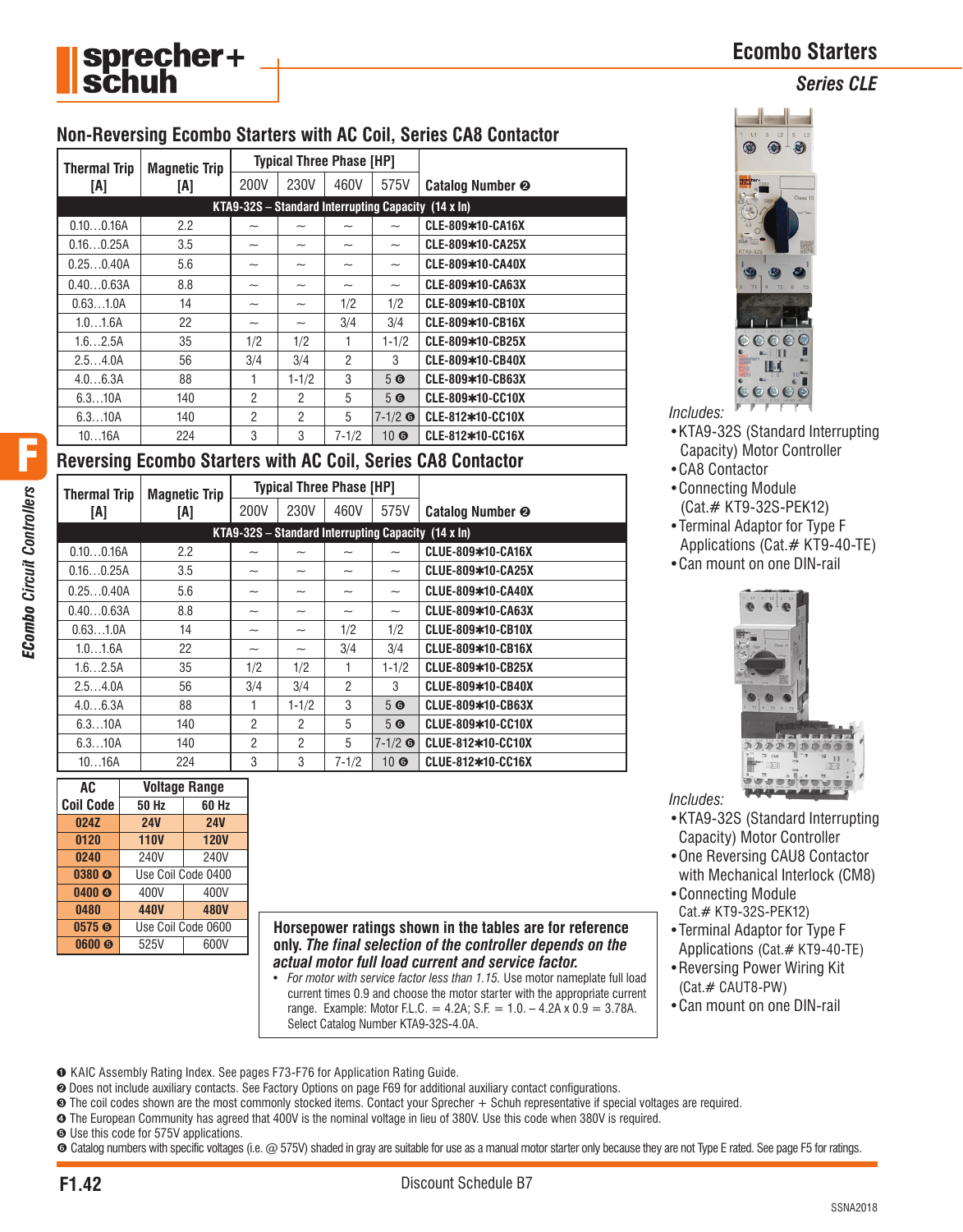

## **Non-Reversing Ecombo Starters with DC Coil, Series CA8 Contactor**

| <b>Thermal Trip</b> |                             | <b>Typical Three Phase [HP]</b>                            |                           |                           |                           |                             |
|---------------------|-----------------------------|------------------------------------------------------------|---------------------------|---------------------------|---------------------------|-----------------------------|
| [A]                 | <b>Magnetic Trip</b><br>[A] | 200V                                                       | 230V                      | 460V                      | 575V                      | Catalog Number <sup>®</sup> |
|                     |                             | KTA9-32S – Standard Interrupting Capacity $(14 \times ln)$ |                           |                           |                           |                             |
| 0.100.16A           | 2.2                         | $\tilde{\phantom{a}}$                                      | $\widetilde{\phantom{m}}$ | $\widetilde{\phantom{m}}$ | $\tilde{}$                | CLE-809*D10-CA16X           |
| 0.160.25A           | 3.5                         | $\widetilde{\phantom{m}}$                                  | $\widetilde{\phantom{m}}$ | ~                         | $\widetilde{\phantom{m}}$ | CLE-809*D10-CA25X           |
| 0.250.40A           | 5.6                         | $\widetilde{\phantom{m}}$                                  | $\widetilde{\phantom{m}}$ | $\widetilde{\phantom{m}}$ | $\widetilde{\phantom{m}}$ | CLE-809*D10-CA40X           |
| 0.400.63A           | 8.8                         | $\widetilde{\phantom{m}}$                                  | $\widetilde{\phantom{m}}$ | $\widetilde{\phantom{m}}$ | $\widetilde{\phantom{m}}$ | CLE-809*D10-CA63X           |
| 0.631.0A            | 14                          | $\widetilde{\phantom{m}}$                                  | $\widetilde{\phantom{m}}$ | 1/2                       | 1/2                       | CLE-809*D10-CB10X           |
| 1.01.6A             | 22                          | $\widetilde{\phantom{m}}$                                  | $\widetilde{\phantom{m}}$ | 3/4                       | 3/4                       | CLE-809*D10-CB16X           |
| 1.62.5A             | 35                          | 1/2                                                        | 1/2                       |                           | $1 - 1/2$                 | CLE-809*D10-CB25X           |
| 2.54.0A             | 56                          | 3/4                                                        | 3/4                       | $\mathcal{P}$             | 3                         | CLE-809*D10-CB40X           |
| 4.06.3A             | 88                          |                                                            | $1 - 1/2$                 | 3                         | 5 <sup>°</sup>            | CLE-809*D10-CB63X           |
| 6.310A              | 140                         | $\mathfrak{p}$                                             | $\mathcal{P}$             | 5                         | 5 <sup>°</sup>            | CLE-809*D10-CC10X           |
| 6.310A              | 140                         | $\overline{2}$                                             | $\mathfrak{p}$            | 5                         | $7-1/2$ ©                 | CLE-812*D10-CC10X           |
| 1016A               | 224                         | 3                                                          | 3                         | $7 - 1/2$                 | $10\,$ G                  | CLE-812*D10-CC16X           |

## **Reversing Ecombo Starters with DC Coil, Series CA8 Contactor**

| <b>Thermal Trip</b> | <b>Magnetic Trip</b> |                           | <b>Typical Three Phase [HP]</b> |                           |                           |                                                       |
|---------------------|----------------------|---------------------------|---------------------------------|---------------------------|---------------------------|-------------------------------------------------------|
| [A]                 | [A]                  | 200V                      | 230V                            | 460V                      | 575V                      | <b>Catalog Number @</b>                               |
|                     |                      |                           |                                 |                           |                           | $KTA9-32S - Standard Interrupting Capacity (14 x In)$ |
| 0.100.16A           | 2.2                  | $\widetilde{\phantom{m}}$ |                                 |                           | $\tilde{}$                | CLUE-809*D10-CA16X                                    |
| 0.160.25A           | 3.5                  | $\widetilde{\phantom{m}}$ | $\widetilde{\phantom{m}}$       | $\widetilde{\phantom{m}}$ | $\widetilde{\phantom{m}}$ | CLUE-809*D10-CA25X                                    |
| 0.250.40A           | 5.6                  | $\widetilde{\phantom{m}}$ | ~                               | $\widetilde{\phantom{m}}$ | $\widetilde{\phantom{m}}$ | CLUE-809*D10-CA40X                                    |
| 0.400.63A           | 8.8                  | $\widetilde{\phantom{m}}$ | $\widetilde{\phantom{m}}$       | $\widetilde{\phantom{m}}$ | $\widetilde{\phantom{m}}$ | CLUE-809*D10-CA63X                                    |
| 0.631.0A            | 14                   | $\widetilde{\phantom{m}}$ | $\widetilde{\phantom{m}}$       | 1/2                       | 1/2                       | CLUE-809*D10-CB10X                                    |
| 1.01.6A             | 22                   | $\widetilde{\phantom{m}}$ | $\widetilde{\phantom{m}}$       | 3/4                       | 3/4                       | CLUE-809*D10-CB16X                                    |
| 1.62.5A             | 35                   | 1/2                       | 1/2                             |                           | $1 - 1/2$                 | CLUE-809*D10-CB25X                                    |
| 2.54.0A             | 56                   | 3/4                       | 3/4                             | $\mathfrak{p}$            | 3                         | CLUE-809*D10-CB40X                                    |
| 4.06.3A             | 88                   |                           | $1 - 1/2$                       | 3                         | 5 <sup>°</sup>            | CLUE-809*D10-CB63X                                    |
| 6.310A              | 140                  | $\overline{2}$            | 2                               | 5                         | 5 <sup>°</sup>            | CLUE-809*D10-CC10X                                    |
| 6.310A              | 140                  | 2                         | $\mathcal{P}$                   | 5                         | $7-1/2$ ©                 | CLUE-812*D10-CC10X                                    |
| 1016A               | 224                  | 3                         | 3                               | $7 - 1/2$                 | $10 \, \text{O}$          | CLUE-812*D10-CC16X                                    |

## **Ecombo Starters** *Series CLE*



*Includes:*

- •KTA9-32S (Standard Interrupting Capacity) Motor Controller
- •CA8 Contactor
- •Connecting Module (Cat.# KT9-32S-PEK12)
- •Terminal Adaptor for Type F Applications (Cat.# KT9-40-TE)
- •Can mount on one DIN-rail



*Includes:*

- •KTA9-32S (Standard Interrupting Capacity) Motor Controller
- •One Reversing CAU8 Contactor with Mechanical Interlock (CM8)
- •Connecting Module Cat.# KT9-32S-PEK12)
- •Terminal Adaptor for Type F Applications (Cat.# KT9-40-TE)
- •Reversing Power Wiring Kit (Cat.# CAUT8-PW)
- •Can mount on one DIN-rail

**DC Coil Code Voltage 012** 12V 024 24V **O 110** 110V **125** 125V **220** 220V

**Horsepower ratings shown in the tables are for reference only.** *The final selection of the controller depends on the actual motor full load current and service factor.*

- *For motor with service factor less than 1.15.* Use motor nameplate full load current times 0.9 and choose the motor starter with the appropriate current range. Example: Motor F.L.C. = 4.2A; S.F. = 1.0. - 4.2A x  $0.9 = 3.78$ A. Select Catalog Number KTA9-32S-4.0A.
- ➊ KAIC Assembly Rating Index. See pages F73-F76 for Application Rating Guide.
- ➋ Does not include auxiliary contacts. See Factory Options on page F1.48 for additional auxiliary contact configurations.
- ➌ The coil codes shown are the most commonly stocked items. Contact your Sprecher + Schuh representative if special voltages are required.
- ➍ Integrated surge suppressor for coil is available. See page F1.48 for options.
- ➎ The European Community has agreed that 400V is the nominal voltage in lieu of 380V. Use this code when 380V is required.
- ➏ Use this code for 575V applications.
- ➐ Catalog numbers with specific voltages (i.e. @ 575V) shaded in gray are suitable for use as a manual motor starter only because they are not Type E rated. See page F5 for ratings.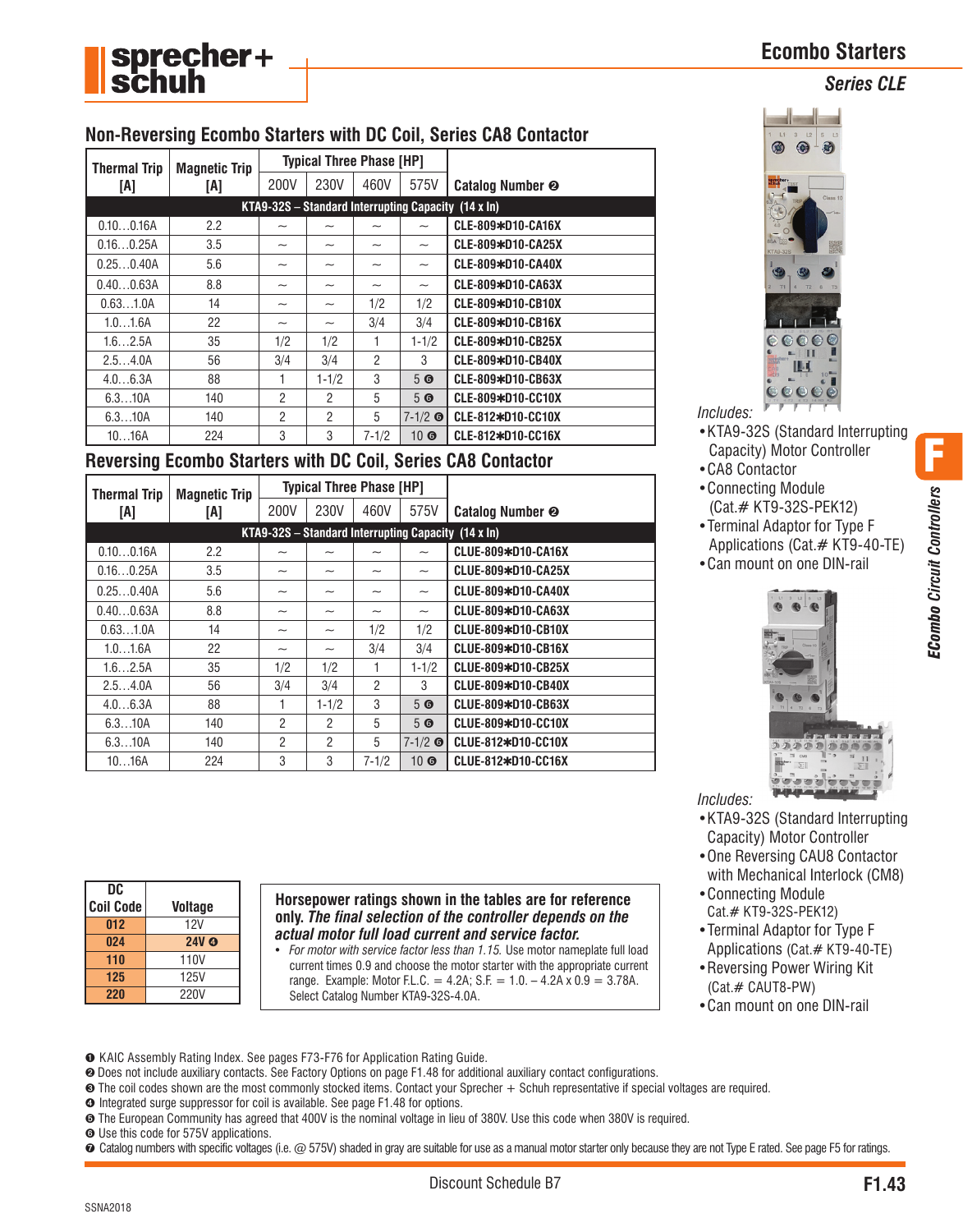

## **Ecombo Starters**

*Series CLE*

## **Non-Reversing Ecombo Starters with AC Coil, Series CA7 Contactor** ➋

|  | <b>Thermal Trip</b> | <b>Magnetic</b> | <b>Typical Three Phase [HP]</b> |                       |                           |                                    |                                                     |
|--|---------------------|-----------------|---------------------------------|-----------------------|---------------------------|------------------------------------|-----------------------------------------------------|
|  | [A]                 | Trip [A]        | 200V                            | 230V                  | 460V                      | 575V                               | <b>Catalog Number O</b>                             |
|  |                     |                 |                                 |                       |                           |                                    | KTA9-32S - Standard Interrupting Capacity (14 x In) |
|  | 0.100.16A           | 2.2             | $\widetilde{\phantom{m}}$       | $\tilde{\phantom{a}}$ | $\sim$                    | $\sim$                             | CLE-709*10-CA16B                                    |
|  | 0.160.25A           | 3.5             | $\tilde{\phantom{a}}$           | $\tilde{\phantom{a}}$ | $\sim$                    | $\sim$                             | CLE-709*10-CA25B                                    |
|  | 0.250.40A           | 5.6             | $\widetilde{\phantom{m}}$       | $\tilde{\phantom{a}}$ | $\widetilde{\phantom{m}}$ | $\sim$                             | CLE-709*10-CA40B                                    |
|  | 0.400.63A           | 8.8             | $\tilde{\phantom{a}}$           | $\sim$                | $\sim$                    | $\sim$                             | CLE-709*10-CA63B                                    |
|  | 0.631.0A            | 14              | $\tilde{}$                      | $\tilde{\phantom{0}}$ | 1/2                       | 1/2                                | CLE-709*10-CB10B                                    |
|  | 1.01.6A             | 22              | $\sim$                          | $\sim$                | 3/4                       | 3/4                                | CLE-709*10-CB16B                                    |
|  | 1.62.5A             | 35              | 1/2                             | 1/2                   | $\mathbf{1}$              | $1 - 1/2$                          | CLE-709*10-CB25B                                    |
|  | 2.54.0A             | 56              | 3/4                             | 3/4                   | $\overline{2}$            | 3                                  | CLE-709*10-CB40B                                    |
|  | 4.06.3A             | 88              | 1                               | $1 - 1/2$             | 3                         | 5 <sub>o</sub>                     | CLE-709*10-CB63B                                    |
|  | 6.310A              | 140             | 2                               | 2                     | 5                         |                                    | 7-1/2 © CLE-709*10-CC10B                            |
|  | 6.310A              | 140             | 3                               | 3                     | $7 - 1/2$                 |                                    | 7-1/2 © CLE-712*10-CC10B                            |
|  | 1016A               | 224             | $\overline{3}$                  | 5                     | 10                        | 10 0                               | CLE-716*10-CC16B                                    |
|  |                     |                 |                                 |                       |                           |                                    | KTA9-40H - High Interrupting Capacity (14 x In)     |
|  | 0.400.63A           | 8.8             | $\tilde{\phantom{a}}$           | $\tilde{\phantom{a}}$ | $\sim$                    | $\sim$                             | CLE-709*10-DA63B                                    |
|  | 0.631.0A            | 14              | $\tilde{\phantom{a}}$           | $\tilde{\phantom{a}}$ | 1/2                       | 1/2                                | CLE-709*10-DB10B                                    |
|  | 1.01.6A             | 22              | $\tilde{\phantom{a}}$           | $\sim$                | 3/4                       | 3/4                                | CLE-709*10-DB16B                                    |
|  | 1.62.5A             | 35              | 1/2                             | 1/2                   | $\mathbf{1}$              | $1 - 1/2$                          | CLE-709*10-DB25B                                    |
|  | 2.54.0A             | 56              | 3/4                             | 3/4                   | $\overline{2}$            | 3                                  | CLE-709*10-DB40B                                    |
|  | 4.06.3A             | 88              | 1                               | $1 - 1/2$             | 3                         | 5                                  | CLE-709*10-DB63B                                    |
|  | 6.310A              | 140             | $\overline{2}$                  | $\overline{c}$        | $\overline{5}$            | $\frac{1}{7-1/2}$                  | CLE-709*10-DC10B                                    |
|  | 6.310A              | 140             | $\overline{2}$                  | $\overline{c}$        | $\overline{5}$            | $7 - 1/2$                          | CLE-712*10-DC10B                                    |
|  | 1016A               | 224             | $\overline{3}$                  | 5                     | 10                        | 10                                 | CLE-716*10-DC16B                                    |
|  | 14.520A             | 280             | $\overline{5}$                  | $\overline{5}$        | 10                        | 15 <sup>°</sup>                    | CLE-723*10-DC20B                                    |
|  | 1825A               | 350             | $\overline{5}$                  | $7 - 1/2$             | 15                        | 20 <sub>o</sub>                    | CLE-723*10-DC25B                                    |
|  | 2329A               | 406             | $7 - 1/2$                       | 10                    | 20                        | 25 <sup>°</sup>                    | CLE-730*10-DC29B                                    |
|  | 26.532A<br>3036A    | 448<br>432      | $7 - 1/2$<br>10                 | 10<br>10              | 20<br>25                  | 30 <sub>o</sub><br>30 <sub>o</sub> | CLE-730*10-DC32B<br>CLE-737*10-DC36B                |
|  | 3440A               | 480             | 10                              | $\overline{10}$       | $\overline{25}$           | 30 <sub>o</sub>                    | CLE-737*10-DC40B                                    |
|  |                     |                 |                                 |                       |                           |                                    | KTA7-45H $-$ High Interrupting Capacity (13 x In)   |
|  |                     |                 |                                 |                       |                           |                                    |                                                     |
|  | 6.310A              | 130             | $\overline{2}$                  | 3                     | 5                         | $7 - 1/2$                          | CLE-730*10-FC10B-W @                                |
|  | 1016A               | 208             | 3                               | 5                     | 10                        | 10                                 | CLE-730*10-FC16B-W @                                |
|  | 14.520A             | 260             | 5                               | 5                     | 10                        | 15                                 | CLE-730*10-FC20B-W @<br>CLE-730*10-FC25B-W @        |
|  | 1825A               | 325             | $7 - 1/2$                       | $7 - 1/2$             | 15                        | 20                                 |                                                     |
|  | 2332A               | 416             | $7 - 1/2$                       | 10                    | 20<br>25                  | 25                                 | CLE-730*10-FC32B-W @                                |
|  | 3245A               | 585             | 10                              | 10                    |                           | 30                                 | CLE-737*10-FC45B-W <sup>@</sup>                     |
|  | 3245A               | 585             | 10                              | 15                    | 30                        | 30                                 | CLE-743*11-FC45C-W @ ®                              |



*Includes:*

- •KT9 Motor Controller with 1 NO Auxiliary Contact
- •CA7 Contactor (AC)
- •Connecting Module
- (Cat.# KT9-32S or 40H-PEC23)
- •Terminal Adaptor for Type E/F Applications
- •Can mount on one DIN-rail

#### *Optional:* ➋

•Type W Mounting Module is optional on 32S & 40H. Type W Module is standard on C26 to C29 and 45H models. See modifications on page F69.



**Horsepower ratings shown in the tables are for reference only.**  *The final selection of the controller depends on the actual motor full load current and service factor.*

- *For motor with service factor less than 1.15.* Use motor nameplate full load current times 0.9 and choose the motor starter with the appropriate current range. Example: Motor F.L.C. =  $4.2A$ ; S.F. =  $1.0. - 4.2A$  x  $0.9 = 3.78A$ .
	- Select Catalog Number KTA9-32S-4.0A.
- ➊ Other voltages available, see Section A in this catalog.
- ➋ CLE-730…743 with KTA7-45H include Type W Mounting Modules for 35mm or 70mm DIN rail or Panel Mounting as necessary from page F17. To add Type W Mounting Modules for 32S models add **-W** to end of catalog number. See page F69 for modifications. ➌ CLE-743 supplied with (1) NO and (1) NC front mount auxiliary.
- ➍ Catalog numbers with specific voltages (i.e. @ 575V) shaded in gray are suitable for use as a manual motor starter only because they are not Type E rated. See page F5 for ratings.

*ECombo Circuit Controllers*

F

*For applications above 45 amps please consider open type combination starters on page C59.*

## **Coil Codes (**✱**)** ➊

| AC.               | <b>Voltage Range</b> |             |  |  |  |  |  |
|-------------------|----------------------|-------------|--|--|--|--|--|
| <b>Coil Code</b>  | 50 Hz                | 60 Hz       |  |  |  |  |  |
| 024Z              | 24V                  | 24V         |  |  |  |  |  |
| 0120              | <b>110V</b>          | <b>120V</b> |  |  |  |  |  |
| <b>220W</b>       | 200-220V             | 208-240V    |  |  |  |  |  |
| 230Z              | 230V                 | 230V        |  |  |  |  |  |
| 0277              | 240V                 | 277V        |  |  |  |  |  |
| 0415              | 400-415V             |             |  |  |  |  |  |
| 0480 <sub>®</sub> | 440V                 | <b>480V</b> |  |  |  |  |  |
| 0600 <sub>®</sub> | 550V                 | 600V        |  |  |  |  |  |

## *Ordering Instructions*

| Specify Catalog Number     |                                                |
|----------------------------|------------------------------------------------|
| Replace (*) with Coil Code | See Coil Code table on<br>this page for codes. |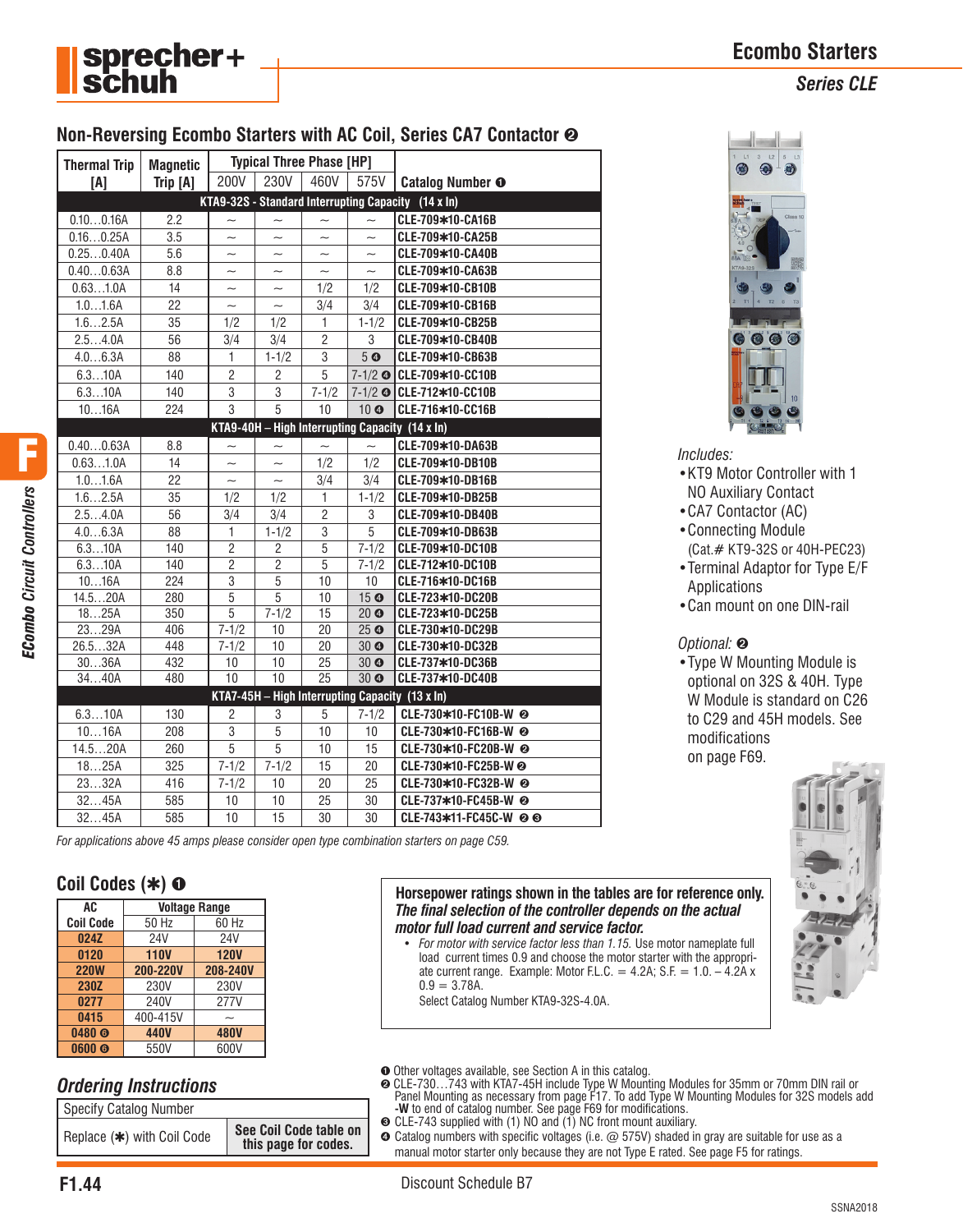

F

*ECombo Circuit Controllers*



## **Non-Reversing Ecombo Starters with DC Coil, Series CA7 Contactor** ➋

| <b>Thermal Trip</b> | <b>Magnetic</b> | <b>Typical Three Phase [HP]</b> |                           |                           |                           |                                                     |
|---------------------|-----------------|---------------------------------|---------------------------|---------------------------|---------------------------|-----------------------------------------------------|
| [A]                 | Trip [A]        | 200V                            | 230V                      | 460V                      | 575V                      | <b>Catalog Number O</b>                             |
|                     |                 |                                 |                           |                           |                           | KTA9-32S - Standard Interrupting Capacity (14 x In) |
| 0.100.16A           | 2.2             | $\tilde{}$                      |                           |                           | $\sim$                    | CLE-709*E10-CA16B                                   |
| 0.160.25A           | 3.5             | $\sim$                          | $\sim$                    | $\sim$                    | $\sim$                    | CLE-709*E10-CA25B                                   |
| 0.250.40A           | 5.6             | $\widetilde{\phantom{m}}$       | $\widetilde{\phantom{m}}$ | $\widetilde{\phantom{m}}$ | $\widetilde{\phantom{m}}$ | CLE-709*E10-CA40B                                   |
| 0.400.63A           | 8.8             | $\tilde{\phantom{a}}$           | $\tilde{}$                | $\sim$                    | $\sim$                    | CLE-709*E10-CA63B                                   |
| 0.631.0A            | 14              | $\tilde{}$                      | $\tilde{}$                | 1/2                       | 1/2                       | CLE-709*E10-CB10B                                   |
| 1.01.6A             | 22              | $\tilde{}$                      | $\tilde{\phantom{a}}$     | 3/4                       | 3/4                       | CLE-709*E10-CB16B                                   |
| 1.62.5A             | 35              | 1/2                             | 1/2                       | 1                         | $1 - 1/2$                 | CLE-709*E10-CB25B                                   |
| 2.54.0A             | 56              | 3/4                             | 3/4                       | $\overline{2}$            | 3                         | CLE-709*E10-CB40B                                   |
| 4.06.3A             | 88              | $\mathbf{1}$                    | $1 - 1/2$                 | $\overline{3}$            | 5 <sub>o</sub>            | CLE-709*E10-CB63B                                   |
| 6.310A              | 140             | $\overline{2}$                  | $\overline{c}$            | 5                         |                           | 7-1/2 © CLE-709*E10-CC10B                           |
| 6.310A              | 140             | 3                               | $\overline{3}$            | $7 - 1/2$                 |                           | 7-1/2 @ CLE-712*E10-CC10B                           |
| 1016A               | 224             | 3                               | $\overline{5}$            | 10                        | 10 <sup>o</sup>           | CLE-716*E10-CC16B                                   |
|                     |                 |                                 |                           |                           |                           | KTA9-40H - High Interrupting Capacity (14 x ln)     |
| 0.400.63A           | 8.8             |                                 |                           |                           |                           | CLE-709*E10-DA63B                                   |
| 0.631.0A            | 14              | $\overline{\phantom{0}}$        | $\sim$                    | 1/2                       | 1/2                       | CLE-709*E10-DB10B                                   |
| 1.01.6A             | 22              | $\sim$                          | $\sim$                    | 3/4                       | 3/4                       | CLE-709*E10-DB16B                                   |
| 1.62.5A             | 35              | 1/2                             | 1/2                       | $\mathbf{1}$              | $1 - 1/2$                 | CLE-709*E10-DB25B                                   |
| 2.54.0A             | 56              | 3/4                             | 3/4                       | $\overline{2}$            | 3                         | CLE-709*E10-DB40B                                   |
| 4.06.3A             | 88              | 1                               | $1 - 1/2$                 | 3                         | 5                         | CLE-709*E10-DB63B                                   |
| 6.310A              | 140             | $\overline{2}$                  | $\overline{c}$            | 5                         | $7 - 1/2$                 | CLE-709*E10-DC10B                                   |
| 6.310A              | 140             | $\overline{2}$                  | $\overline{2}$            | $\overline{5}$            | $7 - 1/2$                 | CLE-712*E10-DC10B                                   |
| 1016A               | 224             | $\overline{3}$                  | 5                         | 10                        | 10                        | CLE-716*E10-DC16B                                   |
| 14.520A             | 280             | 5                               | 5                         | 10                        | 15 <sub>o</sub>           | CLE-723*E10-DC20B                                   |
| 1825A               | 350             | $\overline{5}$                  | $7 - 1/2$                 | 15                        | 20 <sub>o</sub>           | CLE-723*E10-DC25B                                   |
| 2329A               | 406             | $7 - 1/2$                       | 10                        | 20                        | 25 <sup>°</sup>           | CLE-730*E10-DC29B                                   |
| 26.532A             | 448             | $7 - 1/2$                       | 10                        | 20                        | 30 <sub>o</sub>           | CLE-730*E10-DC32B                                   |
| 3036A               | 432             | 10                              | 10                        | $\overline{25}$           | 30 <sub>o</sub>           | CLE-737*E10-DC36B                                   |
| 3440A               | 480             | $\overline{10}$                 | $\overline{10}$           | $\overline{25}$           | 30 <sub>o</sub>           | CLE-737*E10-DC40B                                   |
|                     |                 |                                 |                           |                           |                           | KTA7-45H - High Interrupting Capacity (13 x In)     |
| 6.310A              | 130             | $\overline{c}$                  | 3                         | 5                         | $7 - 1/2$                 | CLE-730*E10-FC10B-W @                               |
| 1016A               | 208             | 3                               | 5                         | 10                        | 10                        | CLE-730*E10-FC16B-W @                               |
| 14.520A             | 260             | 5                               | 5                         | 10                        | 15                        | CLE-730*E10-FC20B-W @                               |
| 1825A               | 325             | $7 - 1/2$                       | $7 - 1/2$                 | 15                        | 20                        | CLE-730*E10-FC25B-W @                               |
| 2332A               | 416             | $7 - 1/2$                       | 10                        | 20                        | 25                        | CLE-730*E10-FC32B-W @                               |
| 3245A               | 585             | 10                              | 10                        | 25                        | 30                        | CLE-737*E10-FC45B-W @                               |
| 3245A               | 585             | 10                              | 15                        | 30                        | 30                        | CLE-743*E11-FC45C-W @ 3                             |

*For applications above 45 amps please consider open type combination starters on page C59.*

#### **Coil Codes (**✱**)** ➊

| DC                |                |
|-------------------|----------------|
| <b>Coil Codes</b> | <b>Voltage</b> |
| 012               | 12V            |
| 024               | <b>24V</b>     |
| 036               | 36-48V         |
| 048               | 48-72V         |
| 110               | 110-125V       |
| 220               | 220-250V       |

**Horsepower ratings shown in the tables are for reference only.** *The final selection of the controller depends on the actual motor full load current and service factor.*

• *For motor with service factor less than 1.15.* Use motor nameplate full load current times 0.9 and choose the motor starter with the appropriate current range. Example: Motor F.L.C. = 4.2A; S.F. =  $1.0. - 4.2A \times 0.9 = 3.78A$ . Select Catalog Number KTA9-32S-4.0A.

## *Ordering Instructions*

| Specify Catalog Number     |                                                |
|----------------------------|------------------------------------------------|
| Replace (*) with Coil Code | See Coil Code table on<br>this page for codes. |



#### *Includes:*

- •KT9 Motor Controller with 1 NO Auxiliary Contact
- •CA7 Contactor (DC)
- •Connecting Module (Cat.# KT9-32S or 40H-PEC23)
- •Terminal Adaptor for Type E/F Applications
- •Can mount on one DIN-rail

#### *Optional:* ➋

•Type W Mounting Module is optional on 32S & 40H. Type W Module is standard on C26 to C29 and 45H models. See modifications on page F1.48.



➊ Other voltages available, see Section A in this catalog.

- ➋ CLE-730…743 with KTA7-45H include Type W Mounting Modules for 35mm or 70mm DIN rail or Panel Mounting as necessary from page F17. To add Type W Mounting Modules for 32S models add **-W** to end of catalog number. See page F1.48 for modifications. ➌ CLE-743 supplied with (1) NO and (1) NC front mount auxiliary.
- 
- ➍ Catalog numbers with specific voltages (i.e. @ 575V) shaded in gray are suitable for use as a manual motor starter only because they are not Type E rated. See page F5 for ratings.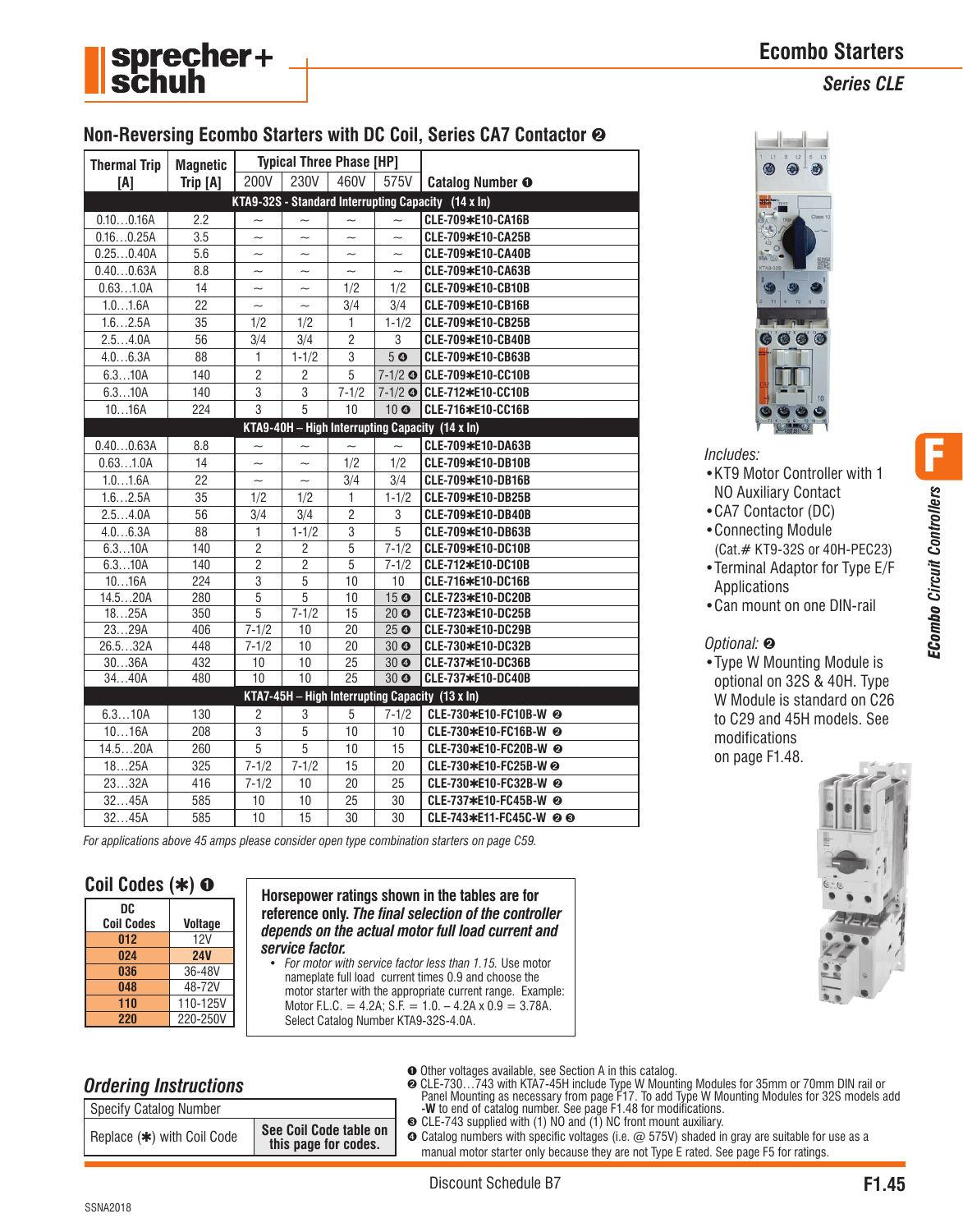



### *Series CLUE*

## **Reversing Ecombo Starters with AC Coil, Series CA7 Contactor** ➋

| <b>Thermal Trip</b>                               | <b>Magnetic</b>                                     | <b>Typical Three Phase [HP]</b> |                           |                           |                           |                                                   |  |  |
|---------------------------------------------------|-----------------------------------------------------|---------------------------------|---------------------------|---------------------------|---------------------------|---------------------------------------------------|--|--|
| [A]                                               | Trip [A]                                            | 200V                            | 230V                      | 460V                      | 575V                      | <b>Catalog Number O</b>                           |  |  |
|                                                   | KTA9-32S - Standard Interrupting Capacity (14 x In) |                                 |                           |                           |                           |                                                   |  |  |
| 0.100.16A                                         | 2.2                                                 | $\tilde{\phantom{a}}$           | $\sim$                    | $\sim$                    | $\sim$                    | CLUE-709*22-CA16B                                 |  |  |
| 0.160.25A                                         | 3.5                                                 | $\tilde{}$                      | $\tilde{}$                | $\widetilde{\phantom{m}}$ | $\widetilde{\phantom{m}}$ | CLUE-709*22-CA25B                                 |  |  |
| 0.250.40A                                         | 5.6                                                 | $\tilde{\phantom{0}}$           | $\tilde{\phantom{a}}$     | $\tilde{\phantom{a}}$     | $\tilde{\phantom{a}}$     | CLUE-709*22-CA40B                                 |  |  |
| 0.400.63A                                         | 8.8                                                 | $\widetilde{\phantom{m}}$       | $\widetilde{\phantom{m}}$ | $\widetilde{\phantom{m}}$ | $\widetilde{\phantom{m}}$ | CLUE-709*22-CA63B                                 |  |  |
| 0.631.0A                                          | 14                                                  | $\sim$                          | $\tilde{\phantom{a}}$     | 1/2                       | 1/2                       | CLUE-709*22-CB10B                                 |  |  |
| 1.01.6A                                           | 22                                                  | $\tilde{}$                      | $\tilde{\phantom{a}}$     | 3/4                       | 3/4                       | CLUE-709*22-CB16B                                 |  |  |
| 1.62.5A                                           | 35                                                  | 1/2                             | 1/2                       | 1                         | $1 - 1/2$                 | CLUE-709*22-CB25B                                 |  |  |
| 2.54.0A                                           | 56                                                  | 3/4                             | 3/4                       | $\overline{2}$            | 3                         | CLUE-709*22-CB40B                                 |  |  |
| 4.06.3A                                           | 88                                                  | $\mathbf{1}$                    | $1 - 1/2$                 | 3                         | 5 <sub>o</sub>            | CLUE-709*22-CB63B                                 |  |  |
| 6.310A                                            | 140                                                 | $\overline{2}$                  | 2                         | 5                         |                           | 7-1/2 © CLUE-709*22-CC10B                         |  |  |
| 6.310A                                            | 140                                                 | 3                               | 3                         | $7 - 1/2$                 |                           | 7-1/2 @ CLUE-712*22-CC10B                         |  |  |
| 1016A                                             | 224                                                 | $\overline{3}$                  | 5                         | 10                        | 10 <sub>o</sub>           | CLUE-716*22-CC16B                                 |  |  |
|                                                   |                                                     |                                 |                           |                           |                           | $KTA9-40H - High Interrupting Capacity (14 x In)$ |  |  |
| 0.400.63A                                         | 8.8                                                 |                                 | $\tilde{}$                |                           |                           | CLUE-709*22-DA63B                                 |  |  |
| 0.631.0A                                          | 14                                                  | $\sim$                          | $\sim$                    | 1/2                       | 1/2                       | CLUE-709*22-DB10B                                 |  |  |
| 1.01.6A                                           | 22                                                  | $\sim$                          | $\sim$                    | 3/4                       | 3/4                       | CLUE-709*22-DB16B                                 |  |  |
| 1.62.5A                                           | 35                                                  | 1/2                             | 1/2                       | $\mathbf{1}$              | $1 - 1/2$                 | CLUE-709*22-DB25B                                 |  |  |
| 2.54.0A                                           | 56                                                  | 3/4                             | 3/4                       | $\overline{c}$            | 3                         | CLUE-709*22-DB40B                                 |  |  |
| 4.06.3A                                           | 88                                                  | 1                               | $1 - 1/2$                 | 3                         | 5                         | CLUE-709*22-DB63B                                 |  |  |
| 6.310A                                            | 140                                                 | $\overline{2}$                  | $\overline{2}$            | 5                         | $7 - 1/2$                 | CLUE-709*22-DC10B                                 |  |  |
| 6.310A                                            | 140                                                 | $\overline{2}$                  | $\overline{2}$            | $\overline{5}$            | $7 - 1/2$                 | CLUE-712*22-DC10B                                 |  |  |
| 1016A                                             | 224                                                 | 3                               | $\overline{5}$            | 10                        | 10                        | CLUE-716*22-DC16B                                 |  |  |
| 14.520A                                           | 280                                                 | 5                               | 5                         | 10                        | 15 <sup>°</sup>           | CLUE-723*22-DC20B                                 |  |  |
| 1825A                                             | 350                                                 | $\overline{5}$                  | $7 - 1/2$                 | 15                        | 20 <sub>o</sub>           | CLUE-723*22-DC25B                                 |  |  |
| 2329A                                             | 406                                                 | $7 - 1/2$                       | 10                        | 20                        | 25 <sup>°</sup>           | CLUE-730*22-DC29B @                               |  |  |
| 26.532A                                           | 448                                                 | $7 - 1/2$                       | 10                        | 20                        | 30 <sub>o</sub>           | CLUE-730*22-DC32B @                               |  |  |
| 3036A                                             | 432                                                 | 10                              | 10                        | 25                        | 30 <sub>o</sub>           | CLUE-737*22-DC36B @                               |  |  |
| 3440A                                             | 480                                                 | 10                              | 10                        | 25                        | 30 <sub>o</sub>           | CLUE-737*22-DC40B <sup>◎</sup>                    |  |  |
| $KTA7-45H - High Interrupting Capacity (13 x In)$ |                                                     |                                 |                           |                           |                           |                                                   |  |  |
| 6.310A                                            | 130                                                 | $\overline{2}$                  | 3                         | 5                         | 7.5                       | CLUE-730*22-FC10B-W @                             |  |  |
| 1016A                                             | 208                                                 | 3                               | 5                         | 10                        | 10                        | CLUE-730*22-FC16B-W @                             |  |  |
| 14.520A                                           | 260                                                 | 5                               | 5                         | 10                        | 15                        | CLUE-730*22-FC20B-W <sup>◎</sup>                  |  |  |
| 1825A                                             | 325                                                 | 7.5                             | 7.5                       | 15                        | 20                        | CLUE-730*22-FC25B-W @                             |  |  |
| 2332A                                             | 416                                                 | 7.5                             | 10                        | 20                        | 25                        | CLUE-730*22-FC32B-W @                             |  |  |
| 3245A                                             | 585                                                 | 10                              | 10                        | 25                        | 30                        | CLUE-737*22-FC45B-W @                             |  |  |
| 3245A                                             | 585                                                 | 10                              | 15                        | 30                        | 30                        | CLUE-743*22-FC45C-W @®                            |  |  |



*Includes:*

- •KT9 Motor Controller with 1 NO Auxiliary Contact
- •Two CA7 Contactors (AC)
- •Connecting Module
- (Cat.# KT9-32S or 40H-PEC23)
- •Terminal Adaptor for Type E/F Applications
- •Reversing Power Wiring Kit (Cat.# CAUT7-PW23)
- •Electrical / Mechanical Interlock
- •Can mount on one DIN-rail

#### *Optional:* ➋

•Type W Mounting Module is optional on 32S & 40H. Type W Module is standard on C29...C40 and 45H models. See modifications on page F69.

## **Coil Codes (**✱**)** ➊

| AC.               | <b>Voltage Range</b> |             |  |  |  |  |  |
|-------------------|----------------------|-------------|--|--|--|--|--|
| <b>Coil Code</b>  | 50 Hz                | 60 Hz       |  |  |  |  |  |
| 024Z              | 24V                  | 24V         |  |  |  |  |  |
| 0120              | <b>110V</b>          | <b>120V</b> |  |  |  |  |  |
| <b>220W</b>       | 200-220V             | 208-240V    |  |  |  |  |  |
| 230Z              | 230V                 | 230V        |  |  |  |  |  |
| 0277              | 240V                 | 277V        |  |  |  |  |  |
| 0415              | 400-415V             |             |  |  |  |  |  |
| 0480 <sub>Q</sub> | 440V                 | <b>480V</b> |  |  |  |  |  |
| 0600 <sub>®</sub> | 550V                 | 600V        |  |  |  |  |  |

#### *Ordering Instructions*

| <b>Specify Catalog Number</b> |                                                |
|-------------------------------|------------------------------------------------|
| Replace (*) with Coil Code    | See Coil Code table on<br>this page for codes. |

**Horsepower ratings shown in the tables are for reference only.** *The final selection of the controller depends on the actual motor full load current and service factor.*

- *For motor with service factor less than 1.15.* Use motor nameplate full load current times 0.9 and choose the motor starter with the appropriate current range. Example: Motor F.L.C. = 4.2A; S.F. =  $1.0. - 4.2A \times 0.9 = 3.78A$ . Select Catalog Number KTA9-32S-4.0A.
- ➊ Other voltages available, see Section A in this catalog.
- ➋ CLUE-730…743 with KTA9-40H and KTA7-45H include Type W Mounting Modules for 35mm or 70mm DIN rail or Panel Mounting as necessary from page F17
- ➌ CLUE-743 supplied with (1) NO and (1) NC front mount auxiliary per contactor.
- ➍ Catalog numbers with specific voltages (i.e. @ 575V) shaded in gray are suitable for use as a manual motor starter only because they are not Type E rated. See page F5 for ratings.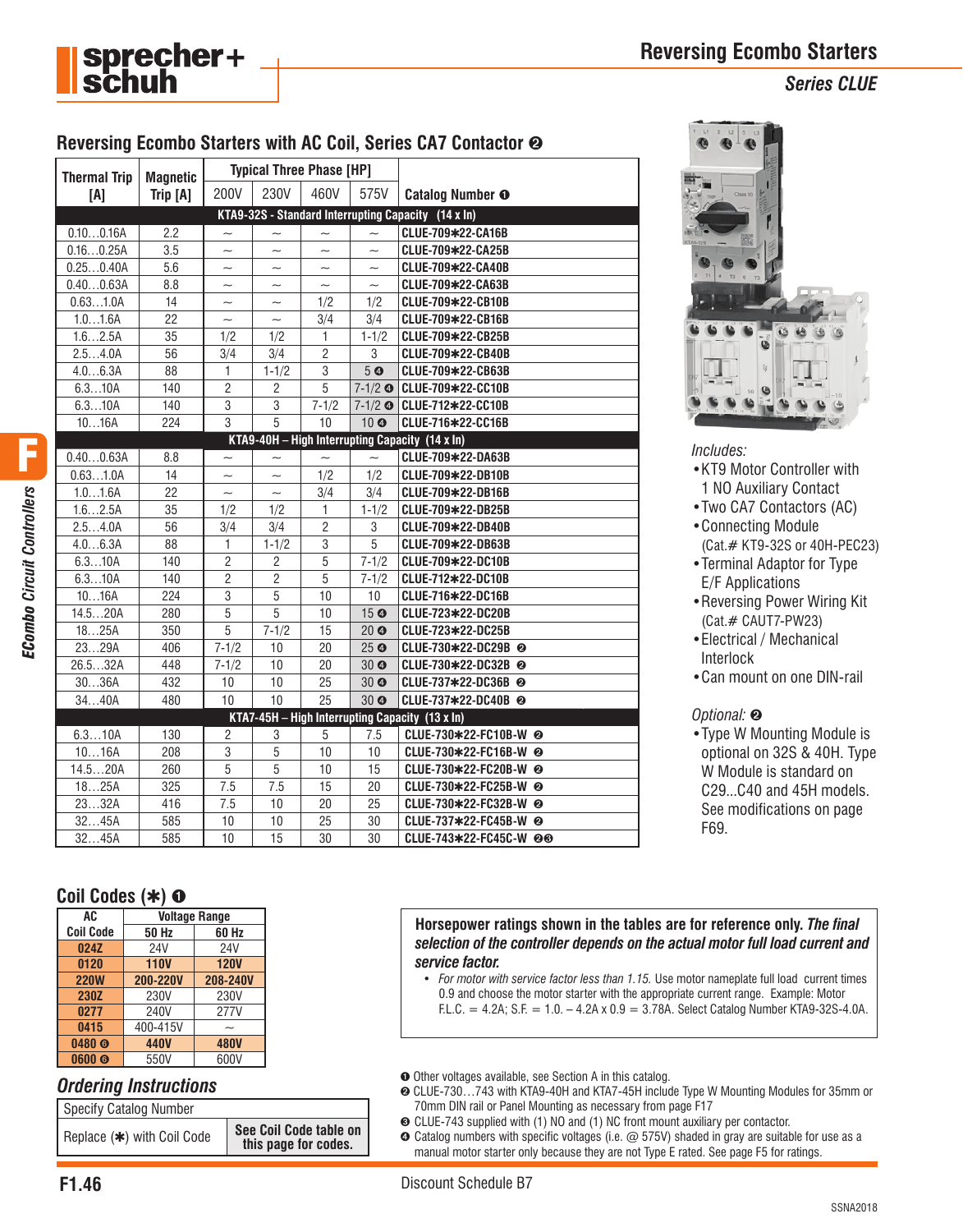

*Series CLUE*



| <b>Thermal Trip</b> | <b>Magnetic</b> | <b>Typical Three Phase [HP]</b> |                           |                           |                           |                                                     |
|---------------------|-----------------|---------------------------------|---------------------------|---------------------------|---------------------------|-----------------------------------------------------|
| [A]                 | Trip [A]        | 200V                            | 230V                      | 460V                      | 575V                      | <b>Catalog Number O</b>                             |
|                     |                 |                                 |                           |                           |                           | KTA9-32S - Standard Interrupting Capacity (14 x ln) |
| 0.100.16A           | 2.2             | $\sim$                          | $\tilde{\phantom{a}}$     | $\sim$                    | $\sim$                    | CLUE-709*E22-CA16B                                  |
| 0.160.25A           | 3.5             | $\widetilde{\phantom{m}}$       | $\widetilde{\phantom{m}}$ | $\widetilde{\phantom{m}}$ | $\widetilde{\phantom{m}}$ | CLUE-709*E22-CA25B                                  |
| 0.250.40A           | 5.6             | $\tilde{}$                      | $\tilde{}$                | $\tilde{\phantom{a}}$     |                           | CLUE-709*E22-CA40B                                  |
| 0.400.63A           | 8.8             |                                 |                           | $\widetilde{\phantom{m}}$ |                           | CLUE-709*E22-CA63B                                  |
| 0.631.0A            | 14              | $\sim$                          | $\sim$                    | 1/2                       | 1/2                       | CLUE-709*E22-CB10B                                  |
| 1.01.6A             | 22              | $\tilde{\phantom{a}}$           | $\tilde{}$                | 3/4                       | 3/4                       | CLUE-709*E22-CB16B                                  |
| 1.62.5A             | 35              | 1/2                             | 1/2                       | 1                         | $1 - 1/2$                 | CLUE-709*E22-CB25B                                  |
| 2.54.0A             | 56              | 3/4                             | 3/4                       | $\overline{c}$            | 3                         | CLUE-709*E22-CB40B                                  |
| 4.06.3A             | 88              | 1                               | $1 - 1/2$                 | 3                         | 5 <sub>o</sub>            | CLUE-709*E22-CB63B                                  |
| 6.310A              | 140             | $\overline{2}$                  | $\overline{2}$            | $\overline{5}$            |                           | 7-1/2 © CLUE-709*E22-CC10B                          |
| 6.310A              | 140             | $\overline{3}$                  | $\sqrt{3}$                | $7 - 1/2$                 |                           | 7-1/2 © CLUE-712*E22-CC10B                          |
| 1016A               | 224             | $\overline{3}$                  | 5                         | 10                        | 10 <sup>o</sup>           | CLUE-716*E22-CC16B                                  |
|                     |                 |                                 |                           |                           |                           | KTA9-40H - High Interrupting Capacity (14 x In)     |
| 0.400.63A           | 8.8             | $\sim$                          | $\tilde{\phantom{a}}$     |                           |                           | CLUE-709*E22-DA63B                                  |
| 0.631.0A            | 14              | $\tilde{\phantom{a}}$           | $\widetilde{\phantom{m}}$ | 1/2                       | 1/2                       | CLUE-709*E22-DB10B                                  |
| 1.01.6A             | 22              | $\sim$                          | $\sim$                    | 3/4                       | 3/4                       | CLUE-709*E22-DB16B                                  |
| 1.62.5A             | 35              | 1/2                             | 1/2                       | 1                         | $1 - 1/2$                 | CLUE-709*E22-DB25B                                  |
| 2.54.0A             | 56              | 3/4                             | 3/4                       | $\overline{c}$            | 3                         | CLUE-709*E22-DB40B                                  |
| 4.06.3A             | 88              | 1                               | $1 - 1/2$                 | 3                         | 5                         | CLUE-709*E22-DB63B                                  |
| 6.310A              | 140             | $\overline{2}$                  | $\overline{2}$            | 5                         | $7 - 1/2$                 | CLUE-709*E22-DC10B                                  |
| 6.310A              | 140             | $\overline{2}$                  | $\overline{2}$            | $\overline{5}$            | $7 - 1/2$                 | CLUE-712*E22-DC10B                                  |
| 1016A               | 224             | 3                               | 5                         | 10                        | 10                        | CLUE-716*E22-DC16B                                  |
| 14.520A             | 280             | 5                               | 5                         | 10                        | 15 <sup>°</sup>           | CLUE-723*E22-DC20B                                  |
| 1825A               | 350             | 5                               | $7 - 1/2$                 | 15                        | 20 <sub>o</sub>           | CLUE-723*E22-DC25B                                  |
| 2329A               | 406             | $7 - 1/2$                       | 10                        | 20                        | 25 <sup>°</sup>           | CLUE-730*E22-DC29B @                                |
| 26.532A             | 448             | $7 - 1/2$                       | 10                        | 20                        | 30 <sub>o</sub>           | CLUE-730*E22-DC32B @                                |
| 3036A               | 432             | 10                              | 10                        | 25                        | 30 <sub>o</sub>           | CLUE-737*E22-DC36B @                                |
| 3440A               | 480             | 10                              | 10                        | 25                        | 30 <sub>o</sub>           | CLUE-737*E22-DC40B @                                |
|                     |                 |                                 |                           |                           |                           | KTA7-45H - High Interrupting Capacity (13 x In)     |
| 6.310A              | 130             | $\overline{2}$                  | 3                         | 5                         | 7.5                       | CLUE-730*E22-FC10B-W @                              |
| 1016A               | 208             | 3                               | $\overline{5}$            | 10                        | 10                        | CLUE-730*E22-FC16B-W @                              |
| 14.520A             | 260             | $\overline{5}$                  | 5                         | 10                        | 15                        | CLUE-730*E22-FC20B-W @                              |
| 1825A               | 325             | 7.5                             | 7.5                       | 15                        | 20                        | CLUE-730*E22-FC25B-W @                              |
| 2332A               | 416             | 7.5                             | 10                        | 20                        | 25                        | CLUE-730*E22-FC32B-W @                              |
| 3245A               | 585             | 10                              | 10                        | 25                        | 30                        | CLUE-737*E22-FC45B-W @                              |
| 3245A               | 585             | 10                              | 15                        | 30                        | 30                        | CLUE-743*E22-FC45C-W @®                             |



#### *Includes:*

- •KT9 Motor Controller with 1 NO Auxiliary Contact
- •Two CA7 Contactors (DC)
- •Connecting Module (Cat.# KT9-32S or 40H-PEC23)
- •Terminal Adaptor for Type E/F Applications
- •Reversing Power Wiring Kit (Cat.# CAUT7-PW23)
- •Electrical / Mechanical Interlock
- •Can mount on one DIN-rail

#### *Optional:* ➋

•Type W Mounting Module is optional on 32S & 40H. Type W Module is standard on C29...C40 and 45H models. See modifications on page F1.48.

## **Coil Codes (**✱**)** ➊

| DC                |                |
|-------------------|----------------|
| <b>Coil Codes</b> | <b>Voltage</b> |
| 012               | 12V            |
| 024               | <b>24V</b>     |
| 036               | 36-48V         |
| 048               | 48-72V         |
| 110               | 110-125V       |
| 220               | 220-250V       |

**Horsepower ratings shown in the tables are for reference only.** *The final selection of the controller depends on the actual motor full load current and service factor.*

• *For motor with service factor less than 1.15.* Use motor nameplate full load current times 0.9 and choose the motor starter with the appropriate current range. Example: Motor F.L.C. = 4.2A; S.F. =  $1.0. - 4.2A \times 0.9 = 3.78A$ . Select Catalog Number KTA9-32S-4.0A.

## *Ordering Instructions*

| Specify Catalog Number     |                                                |
|----------------------------|------------------------------------------------|
| Replace (*) with Coil Code | See Coil Code table on<br>this page for codes. |

➊ Other voltages available, see Section A in this catalog.

- ➋ CLUE-730…743 with KTA9-40H and KTA7-45H include Type W Mounting Modules for 35mm or 70mm DIN rail or Panel Mounting as necessary from page F17
- ➌ CLUE-743 supplied with (1) NO and (1) NC front mount auxiliary per contactor.

➍ Catalog numbers with specific voltages (i.e. @ 575V) shaded in gray are suitable for use as a manual motor starter only because they are not Type E rated. See page F5 for ratings.

F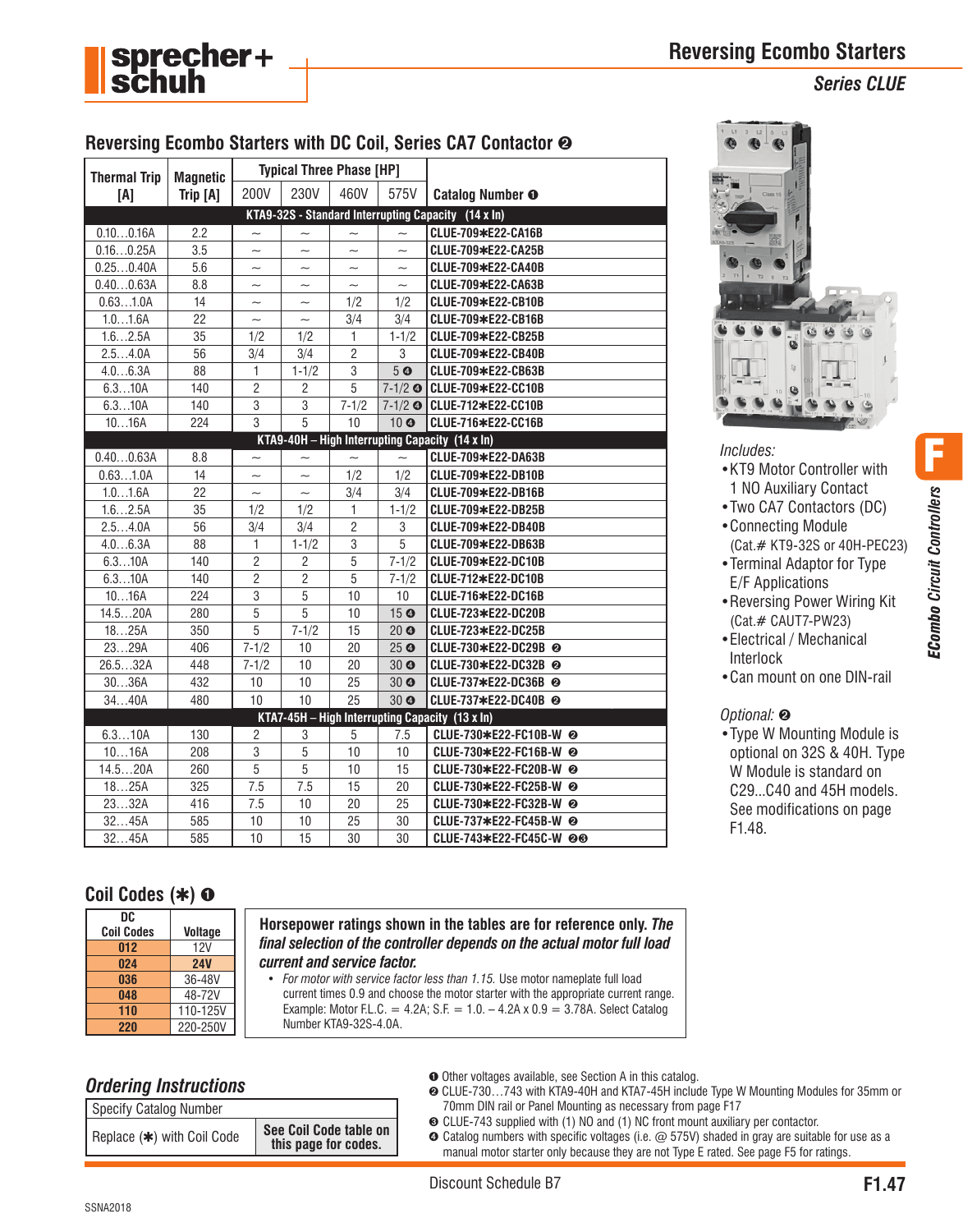

*Series CLE and CLUE*

## **CLE and CLUE Modifications** ➌

| <b>Modification</b><br>KT9 Auxiliary (Front Mount 250VAC max.) and Trip Contacts | <b>Change Last Digit</b><br>in Catalog Number<br>to: $\mathbf 0$ |
|----------------------------------------------------------------------------------|------------------------------------------------------------------|
| Auxiliary Contact 1 NO (CL -8 only)                                              |                                                                  |
| <b>Auxiliary Contact 1 NC</b>                                                    | A                                                                |
| Auxiliary Contact 1 NO + 1 NC                                                    | C                                                                |
| <b>Auxiliary Contact 2 NO</b>                                                    |                                                                  |
| 1 NO SC or OL + 1 NC Auxiliary Contact                                           | R                                                                |
| 1 NO SC or OL + 1 NO Auxiliary Contact                                           | S                                                                |
| 1 NC SC or OL + 1 NO Auxiliary Contact                                           |                                                                  |
| KT9 Auxiliary (Side Mount 600VAC max.) and Trip Contacts                         |                                                                  |
| <b>Auxiliary Contact 2 NC</b>                                                    |                                                                  |

## **CLE and CLUE Additions** ➌

Add desired suffix AFTER auxiliary contact option code.

| <b>Addition</b>                                                                                       | <b>Add Suffix to</b><br><b>Catalog Number:</b> |
|-------------------------------------------------------------------------------------------------------|------------------------------------------------|
| <b>Accessories</b>                                                                                    |                                                |
| Electronic Interfaces (CA7)                                                                           | -JE 0                                          |
| Lockable Twist Knob (KT9) - Black                                                                     | -KN                                            |
| Lockable Twist Knob (KT9) - Red/Yellow                                                                | -KY                                            |
| Type W Mounting Module for CLE-709723<br>includes 45mm short module (W-32489)                         | -W                                             |
| Type W Mounting Module for CLUE-709<br>723 includes 45mm (W-32849) and 54mm<br>(W-32490) short module | -W                                             |
| <b>Additional KT9 Trip Contacts (Side Mount)</b>                                                      |                                                |
| 1 NO SC or OL + 1 NO SC                                                                               | -R00                                           |
| 1 NO SC or $OL + 1$ NC SC                                                                             | -R01                                           |
| 1 NC SC or OL + 1 NO SC                                                                               | -R10                                           |
| 1 NC SC or $OL + 1$ NC SC                                                                             | $-R11$                                         |
| $1 NQ SC + 1 NC SC$                                                                                   | -M11                                           |

➊ For CLE-8… or CLUE-8… , change last digit "X" to one of the modifications listed. Example: – CLE-809✱10-CA16X changes to CLE-809✱10-CA16B. For CLE-7... or CLUE-7..., change last digits "B" to one of the modifications listed. Example: CLE-709✱10-CA16B changes to CLE-709✱10-CA16C.

➋ CRI7E-24 will be used. CRI7E-12 by special order only.

➌ See pages A47 for limitations on adding auxiliaries to Electronic DC Coil contactors.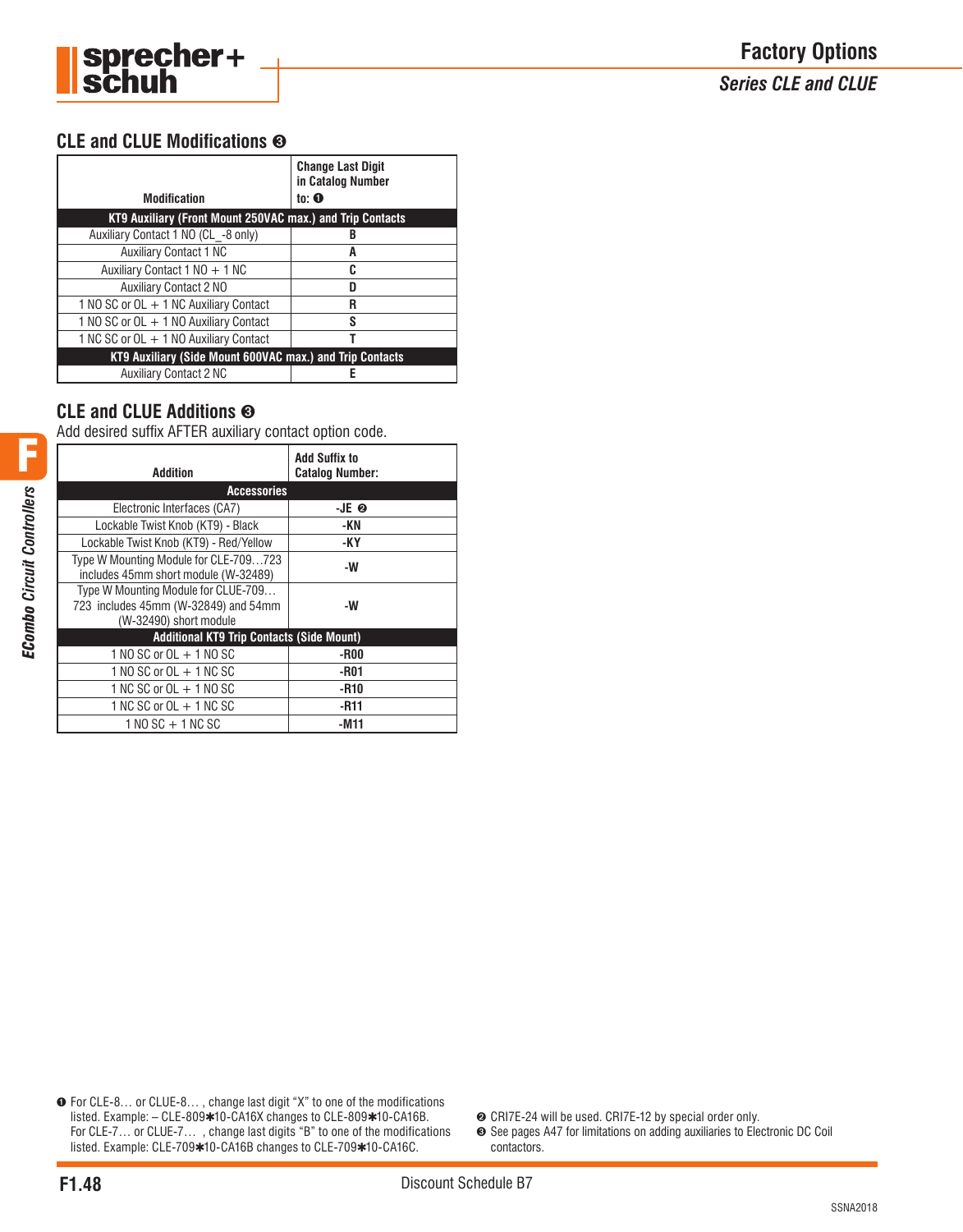

*Includes:*

•KTB9 Motor Controller •CA7 Contactor (AC)

•KT9 Connectors

Applications •Mounting Modules for 40H or 45H Frame Units as required from page F17 •See page F72 for Factory

**Options** 

•CEP7 Solid State Overload Relay

•Terminal Adaptor for Type E

## **Non-Reversing 3-Component Ecombo Starters** ➌➍

| Rated Oper.<br>Current [A]<br>⊕                 | Adj. Range<br>Overload<br>Ξ | Magnetic<br>Trip [A] | <b>Typical Three Phase [HP]</b> |                           |                           |                           |                                                 |  |  |  |
|-------------------------------------------------|-----------------------------|----------------------|---------------------------------|---------------------------|---------------------------|---------------------------|-------------------------------------------------|--|--|--|
|                                                 |                             |                      | <b>200V</b>                     | <b>230V</b>               | 460V                      | 575V                      | <b>Catalog Number @</b>                         |  |  |  |
| KTB9-40H - High Interrupting Capacity (14 x In) |                             |                      |                                 |                           |                           |                           |                                                 |  |  |  |
| 0.63                                            | 1.05.0                      | 8.8                  | $\sim$                          | $\tilde{\phantom{a}}$     | $\widetilde{\phantom{m}}$ | $\sim$                    | CLE-709*10-DA63B-FCB                            |  |  |  |
| 1.0                                             | 1.05.0                      | 14                   | $\tilde{}$                      | $\tilde{\phantom{a}}$     | 1/2                       | 1/2                       | CLE-709*10-DB10B-FCB                            |  |  |  |
| 1.6                                             | 1.05.0                      | 22                   | $\widetilde{\phantom{m}}$       | $\widetilde{\phantom{m}}$ | 3/4                       | 3/4                       | CLE-709*10-DB16B-FCB                            |  |  |  |
| 2.5                                             | 1.05.0                      | 35                   | 1/2                             | 1/2                       | 1                         | $1 - 1/2$                 | CLE-709*10-DB25B-FCB                            |  |  |  |
| 4.0                                             | 1.05.0                      | 52                   | 3/4                             | 3/4                       | $\overline{2}$            | 3                         | CLE-709*10-DB40B-FCB                            |  |  |  |
| 6.3                                             | 3.216                       | 88                   | 1                               | $1 - 1/2$                 | 3                         | 5                         | CLE-709*10-DB63B-FDB                            |  |  |  |
| 10                                              | 3.216                       | 130                  | $\overline{2}$                  | $\overline{2}$            | 5                         | $7 - 1/2$                 | CLE-709*10-DC10B-FDB                            |  |  |  |
| 16                                              | 5.427                       | 208                  | 3                               | 3                         | $7 - 1/2$                 | 10                        | CLE-712*10-DC16B-FEB                            |  |  |  |
| 20                                              | 5.427                       | 280                  | 5                               | 5                         | 10                        | $\widetilde{\phantom{m}}$ | CLE-723*10-DC20B-FEB                            |  |  |  |
| 25                                              | 5.427                       | 325                  | 5                               | $7 - 1/2$                 | 15                        | $\sim$                    | CLE-723*10-DC25B-FEB                            |  |  |  |
| 29                                              | 1155                        | 406                  | $7 - 1/2$                       | 10                        | 20                        | $\sim$                    | CLE-730*10-DC29B-FFD                            |  |  |  |
| 32                                              | 1155                        | 448                  | $7 - 1/2$                       | 10                        | 20                        | $\widetilde{\phantom{m}}$ | CLE-730*10-DC32B-FFD                            |  |  |  |
|                                                 |                             |                      |                                 |                           |                           |                           | KTB7-45H - High Interrupting Capacity (13 x In) |  |  |  |
| 25                                              | 5.427                       | 325                  | 5                               | $7 - 1/2$                 | 15                        | 20                        | CLE-730*10-FC25B-FED                            |  |  |  |
| 32                                              | 1155                        | 416                  | $7 - 1/2$                       | 10                        | 20                        | 25                        | CLE-730*10-FC32B-FFD                            |  |  |  |
| 32                                              | 1155                        | 416                  | $7 - 1/2$                       | 10                        | 20                        | 25                        | CLE-737*10-FC32B-FFD                            |  |  |  |
| 45                                              | 1155                        | 585                  | 10                              | 10                        | 25                        | 30                        | CLE-737*10-FC45B-FFD                            |  |  |  |
| 45                                              | 1155                        | 585                  | 10                              | 15                        | 30                        | $\widetilde{\phantom{m}}$ | CLE-743*11-FC45C-FFD                            |  |  |  |

## **Coil Codes (**✱**)** ➊

| AC                | <b>Voltage Range</b> |             |  |
|-------------------|----------------------|-------------|--|
| <b>Coil Code</b>  | 50 Hz                | 60 Hz       |  |
| 024Z              | 24V                  | 24V         |  |
| 0120              | <b>110V</b>          | <b>120V</b> |  |
| <b>220W</b>       | <b>200-220V</b>      | 208-240V    |  |
| <b>230Z</b>       | 230V                 | 230V        |  |
| 0277              | 240V                 | 277V        |  |
| 0415              | 400-415V             |             |  |
| 0480 <sub>®</sub> | 440V                 | <b>480V</b> |  |
| 0600 <sub>Q</sub> | 550V                 | 600V        |  |

➊ KAIC Assembly Rating Index. See pages F73-F76 for Application Rating Guide.

- ➋ Other voltages available, see Section A in this catalog.
- ➌ All CLE are supplied with Auxiliary Contacts for customer use as follows;
	- CLE-709…723 (1) NO Internal Mount
	- CLE-730…737 (1) NO Side Mount
- CLE-743 (1)  $NO & (1) NC$  Front Mount

All KTB9s are supplied with (1) NO auxiliary contact, which should be used in series with the NC contact on the overload (95-96).

➍ Horsepower ratings shown in tables are for reference only. *The final selection of the controller and solid state overload relay depends on the actual motor full load current and service factor.*

➎ The KTB9 Motor Circuit Controller is designed and tested to protect a motor circuit in case of a shortcircuit. A separate Sprecher  $+$  Schuh CEP7-1EF overload relay with selectable trip class should be used to protect the motor against overload. In Applications with motor starting times exceeding 10 seconds (heavy duty starting) the rated operational current (le) of the motor FLA must be multiplied by the following factors for selection of the KTB9 Motor Circuit Controller KTB9-40H and KTB7-45H.

Trip classes according to UL 508 Section 52 and IEC 60947-4-1

CLASS 10 = 1.0, CLASS 15 = 1.22, CLASS 20 = 1.42, CLASS 25 = 1.58, CLASS 30 = 1.7 The maximum number of motor starts in 25 cycles/hour with a minimum OFF-time of 120 seconds between cycles. This additional calculation and selecting a larger frame size is necessary to compensate (dissipate) the increased heat resulting from long acceleration applications effecting the rated operational current of the KTB9.

*Ordering Instructions*

| Specify Catalog Number     |                                                |
|----------------------------|------------------------------------------------|
| Replace (*) with Coil Code | See Coil Code table on<br>this page for codes. |

F